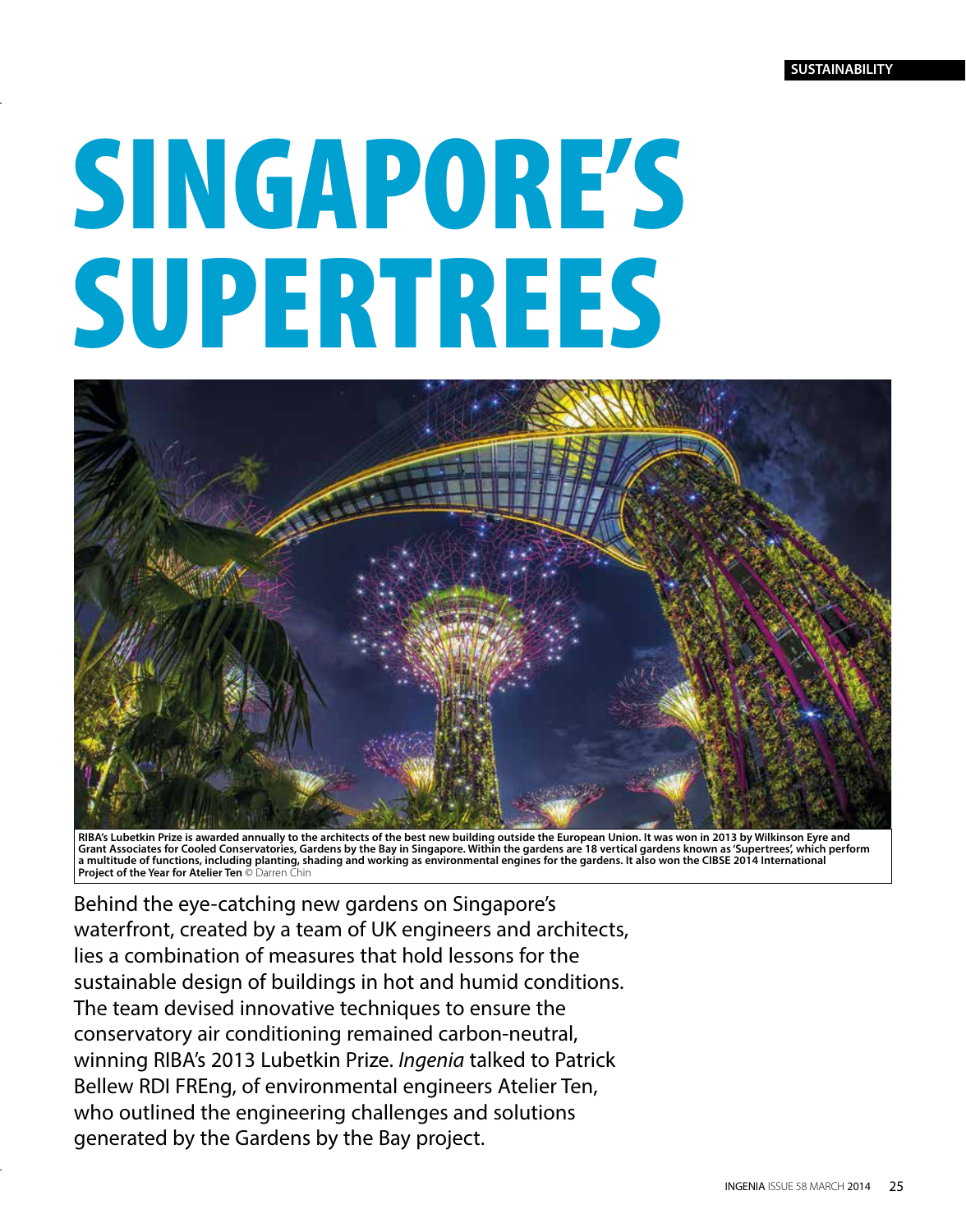## CITY IN A GARDEN

Gardens by the Bay is part of the Singapore government's vision of transforming the sovereign city-state into a 'city in a garden'. It chose Grant Associates of Bath to lead the £350 million Bay South project, Wilkinson Eyre as the principal architects and Atelier One and Atelier Ten – both based in London – serving as, respectively, the structural engineers and the environmental and building services engineers. The project emphasises sustainability and demonstrates environmental responsibility.

Early plans were to harness solar power to provide the energy needed to cool and dehumidify Singapore's hot and humid air. But Singapore, although hot, is also very cloudy, reducing efficiency for most of the day and potentially overstressing the system when the sun does come out. Conversations with the National Parks Board (NParks) of Singapore led to a workable solution.

The discussions showed that NParks was maintaining and pruning several million trees in metropolitan Singapore, including sending tonnes of

tree cuttings a week out of the city, mostly to landfill or for incineration. So a 7.2MW biomass boiler was developed to burn the horticultural waste. To reduce the moisture content to the optimum level, it was decided to mix this with waste packing cases, conveniently available from the nearby freight terminal. Steam from the boiler now feeds a turbine that delivers electricity to the site's energy centre – with any surplus fed into the grid. The hightemperature water downstream of the turbine drives absorption chillers, which generate chilled water. Once cleaned, the resulting exhaust gases from the biomass furnaces needed to be released from a very high level, necessitating the use

of chimneys. In response, the team devised the plant-covered Supertrees around the chimney flues. The design team used a number of 'passive' and 'active' measures to further minimise energy use: passive to design the domes to optimise daylight and minimise unnecessary heat gain and active to design the environmental systems to treat and distribute the air as effectively as possible – see *Sustainable Supertrees*.

### SUSTAINABLE SUPERTREES



Grant Associates, 18 of them between 25m and 50m high and grouped in three clusters. These provide an armature for ducts, flues, shafts and pipes to help remove all evidence of engineering services from the skyline. They also provide shade during the day and dramatic lighting at night. They support photovoltaic solar panels laid (almost) flat on their tops, and vertical planting panels on their sides. A slender aerial walkway is suspended between them via wire rope cables, appearing to float unsupported 22m above the ground, and the largest Supertree supports a two-storey bar and viewing gallery accessed by a lift and twin spiral staircases.

Each tree is supported by cylindrical precast concrete rings, forming a hollow core, cantilevering from the ground and supporting all the environmental devices. The skin is an interconnected array of steel members giving the appearance of branches growing from the ground, fanning out to a broad canopy at the top. The strength is in the shape of the surface.

At the heart of the gardens are the huge Supertrees designed by **As well as holding ferns, vines, orchids and also a large collection of bromeliads, the Supertrees are fitted with environmental technologies that mimic the ecological function of trees. There are photovoltaic cells that capture solar energy which can be used for functions such as lighting and the collection of rainwater, used for irrigation and fountain displays. They also serve as air intake and exhaust functions, part of the conservatories' cooling systems with an elevated walkway between two of the larger Supertrees** © Craig Shepherd

The light upper canopy is conic in form and is made from a membrane structure in tension stretched between steel elements that are fixed back to the concrete core. The structural frame consists of a double layer lattice that uses the offset between the inner and outer layer to enhance stiffness out of plane. The inner and outer layers are divided into eight panels of identical branch patterns that are rotated half a bay, overlapping to create an apparent randomness across the skin. Stability is then provided by connecting the radials to a series of equally spaced circumferential cables, which complete the anticlastic surface that works together as a whole structure with a high level of structural redundancy.

In time, the true rain forest trees planted in the gardens will reach the same height, and will rival the Supertrees as the greatest wonders of the project.

Gardens by the Bay is the centrepiece of a new financial centre being created on reclaimed land in the Marina Bay area of Singapore. Its 58 hectare site includes two steel-framed domes between 38m and 58m in height, enclosing a combined area of 20,000m², making them some of the largest greenhouses in the world. The Flower Dome recreates Mediterranean springtime conditions with mild, dry days and cool nights, while the Cloud Forest Dome represents mountainous tropical regions with high humidity but relatively cool temperatures.

From the outset, the project's greatest challenges were to deal with the balance between the daylight required for the plants to flourish and the intense solar gain on the equator, while finding a way to cool and dehumidify Singapore's hot

and humid air for the domes without imposing a large carbon footprint. The UK is known internationally for its expertise in reproducing environments for non-native plant species to grow, such as in London's Kew Gardens and the Eden Project in Cornwall. But while those projects keep hothouse plants warm in a cool climate, it was a greater challenge to cool plants in a subtropical climate in an energy-efficient manner.

Part of the answer was in the creation of the garden's most distinctive features – the concrete-cored, steel-clad 'Supertrees', some nearly 50m tall. Covered in plants, these structures provide sustainable energy while simultaneously providing the infrastructure supporting the site's enormous climate-controlled conservatories.



#### **SINGAPORE'S SUPERTREES SUSTAINABILITY**



**to absorb some of the solar radiation and so reduce the load on the displacement air supply system**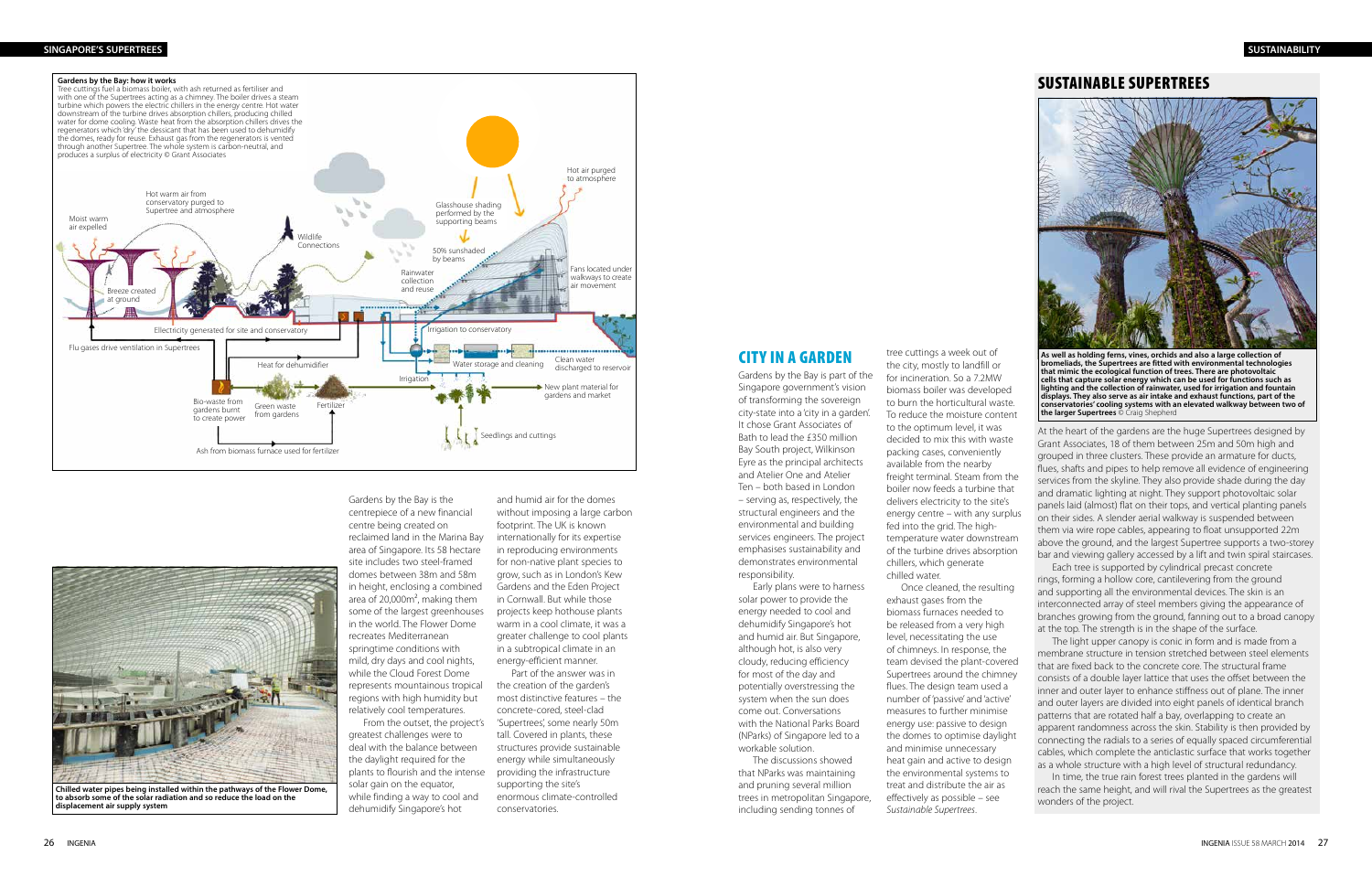suspended beneath in a simple mullion system. Analysis proved this to be ineffective: the deep structure obscured too much beam radiation and resulted in inadequate daylight on the planted area. There was also too much radiation when the sun was out and directly overhead.

The glazing was a key factor. Single glazing would be cheap and light, but there was no effective way to keep the solar gain down. The surface temperature of the external surface would frequently be below the dew point of the outdoor air resulting in a more or less continual layer of condensation which would shroud the external surface. The answer was to create specialist double-glazed units with a low-emissivity coating on the inner face of the units' outer sheet of glass to reflect most of the infrared light. The inner sheet is laminated safety glass, with the added advantage that the protective layer of PVB (polyvinyl butyral) within the lamination also reflects most of the ultraviolet light. The units thereby let in about 65% of the incident daylight with only 35% of the solar heat transferred.

## ARCHITECTURAL **CHALLENGES**

The design teams then analysed alternative structures

to determine which provided the best balance of daylight and solar control. The optimal solution – and also the most cost-effective – turned out to be a steel grid shell to hold the glazing, tied with hangars to more-slender external steel arches. The grid shell supports itself, while the arches resist wind loading. This allows the grid to be remarkably slender: the ribs of the grid shell have been made as thin as possible, with their edges tapered inwards in section, to minimise the solar shading.

The shape of the shell for each dome was generated from a rotated hyperbolic curve, planned by the structural engineer and architect, with the apex tilted towards the north. The tilting had the beneficial effect that the north walls became near-vertical so that little or no solar gain would enter on this side, thus eliminating the need for external shading, maximising daylight and at the same time saving cost. The shape also introduced asymmetry which required some special engineering

measures, such as pre-stressing the arches, particularly for the flatter Flower Dome.

Here, the nose or apex of the hyperbolic surface was attached to the arches and tensioned, effectively prestressing the arches to form a rigid boundary. Between this boundary and the ground spans the large south gridshell. The key to this is that the grid shell is braced along the line of the apexes, forming effectively an arched beam at right angles to the arches, and this beam is then tensioned against the arches forming a 'rigid' boundary. The north surface, since it is exposed to low wind loads, did not require support from the arches, allowing them to lean forward (away from the glass façade) from the hyperbolic apex down to the ground, forming a cathedrallike promenade along the marina front.

Even with all the measures to maximise sunlight and minimise solar gain, the studies showed that often, on cloudless days with the sun directly overhead, the heat was enough to burn plants and overload the air conditioning system. The domes needed a variable shading system. Shading inside

- 1. Return air duct to reuse cold air
- 2. Hot air purged to outside via openings in facade
- 3. Active shading on exterior of facade
- 4. Displacement ventilation integrated to planting areas
- 5. Air intake
- 6. Air handling plant rooms contain both supply and extract air handling units



**of the sun."** © Craig Shepherd

**to be optimised (allowing a lightweight, column-free interior), it works well environmentally, creating a stack-effect with warm air drawn up to stratify according to temperature within the space. The gentle forward tilt of the Flower Dome towards Marina Bay also shades the north façade so it never receives the full impact** 

the grid shell would have been easiest, but this would have trapped heat at the highest level within the dome.

The answer was an ingenious system of retractable external shades across all but the northern faces of the two domes. Some 400 triangular polyester sailcloth shades are rolled up and completely concealed within the lower section of the steel arches when not in use, and are actively controlled to deploy by cable when required to modulate internal daylight levels to the desired level. An intelligent self-learning algorithm controls each shade individually, adjusting the shading to match the conditions at the time.

The introduction of the shades required another inspirational piece of engineering. To maintain the blinds' cable system and motors, it is necessary to access the whole external surface. The novel solution is a building maintenance unit that can travel all the way over the surface between pairs of arches. A lattice-frame beam, spanning adjacent arches, supports two independent cradles and a crane hook for replacement of glass panels.

#### REDUCING ENERGY USE

Treating humid air is notoriously energy-intensive: in a conventional system, the air supply would be overcooled by using chilled water to remove the water vapour by condensation, and then reheated to achieve the required temperature. Instead, the design team looked to a technology used in the southern United States to cool industrial buildings such as food stores:

desiccant conditioning systems – see *Desiccant technology*.

For the 'passive' measures, the domes had to let in large amounts of light while minimising solar heat gain. The enclosed space of the Flower Dome is 170m by 86m, and 35m high. The Cloud Forest dome is smaller in plan (118m by 77m), but much taller (54m) in order to contain an artificial mountain.

The original concept was for a series of arches comprising solid fins, with single glazing

# DESICCANT TECHNOLOGY

- 7. Underfloor supply duct
- 8. Fabric cooling to all hard flooring
- 9. Displacement grilles at regular intervals
- 10. Motorised mounted impulse fans to ensure air velocity is 0.5 1m/s 11. To energy centre
- 12. Desiccant conditioner to dehumidify air before reaching AHU

Desiccants are commonly found in packaging to keep equipment such as cameras dry before sale. They work by directly removing moisture from air through a chemical process, usually by using the water-absorbent qualities of materials that are composed of salts.

Flower Dome section, also known as the cool-dry biome. This conservatory is maintained at a temperature and humidity suitable for growing European plants (25°C and 65% relative maximum humidity during the day). Air is introduced for cooling at ground level through integrated slots in the internal structures. Liquid desiccants are used to remove moisture from the air prior to cooling by chilled water. The desiccants are regenerated using a combination of waste heat from a biomass CHP system and solar energy. Additional radiant cooling is incorporated in pathways to absorb incoming solar radiation and return air is drawn from high levels in the space back to the plant in the basement **5 4 6 7 8 9 10 3 1 2 11 12**

These materials can also be liquids: in effect, very strong solutions of salty water that are so salty they absorb water from air that passes through a spray of these solutions. Removing water from the air in this way results in the air heating up (the reverse of evaporative cooling). But by coupling the salt solution to free cooling from a cooling tower, the vast majority of this heat can be absorbed without additional energy expenditure. This results in a liquid that absorbs water vapour and increases in volume, leaving the air at a similar temperature but drier. When combined with conventional cooling, liquid desiccant technology can deliver air

at the required temperature and humidity with less energy than a conventional system.

The chosen liquid desiccant was lithium chloride. Passing the air through a spray of this solution reduces the relative humidity from 90% to 30%, while turning the 'strong' desiccant solution to a 'weak', or dilute, solution. This weak solution is then passed through a series of regenerator units which remove the water from the solution by treating it with waste heat from the biomass system, and returning it to the strong desiccant tank where it can be reused for dehumidification. The exhaust air from the regenerators is discharged through the Supertrees in their cluster around the lake.

An added benefit of this system is that 'potential' energy can be effectively stored in the form of liquid desiccant in storage tanks, to help balance supply and demand.



**Cable trays and piping line the walls of the main service tunnel between the energy centre and the dome, part of the Gardens' large area of underground plant and services**